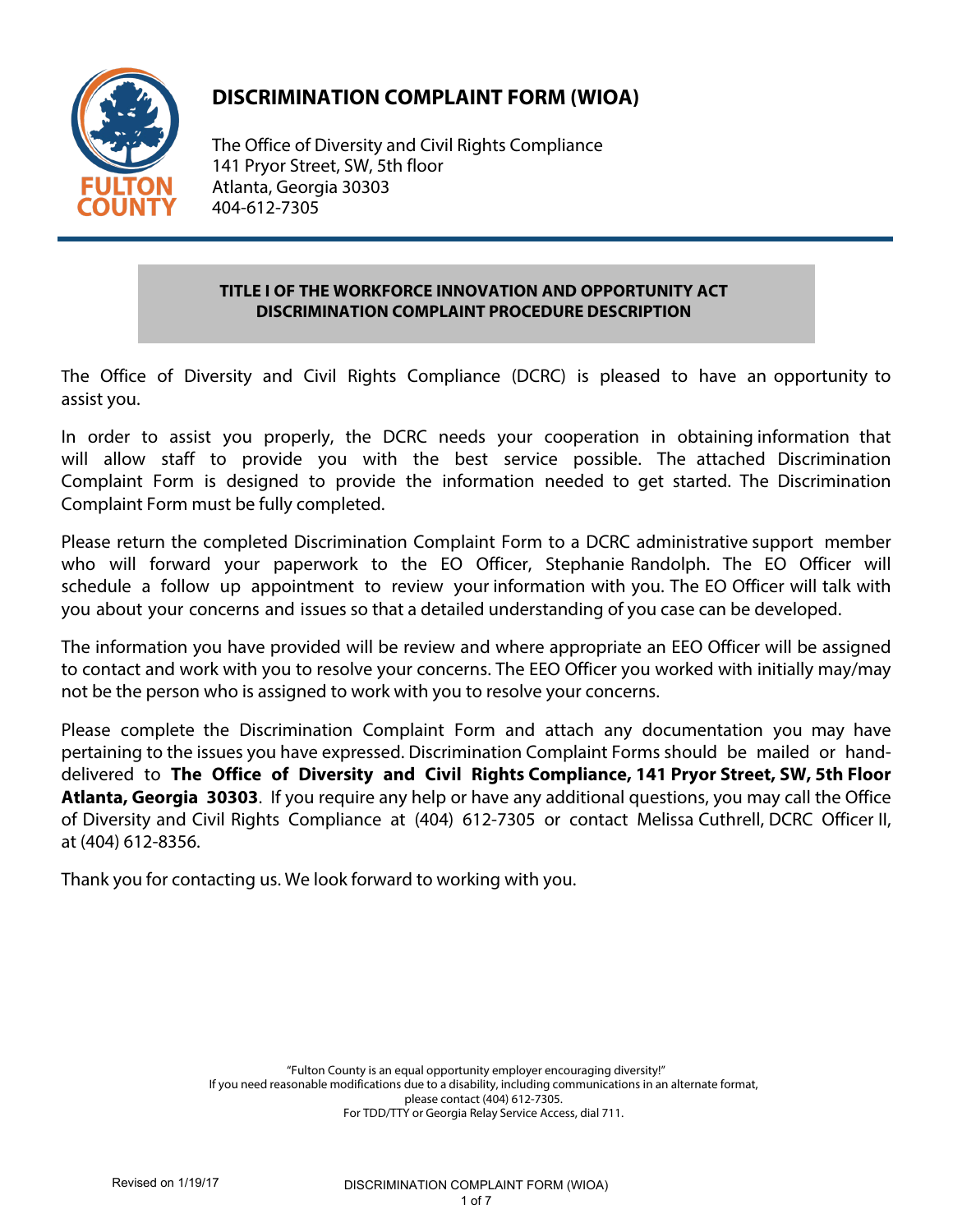

**FREQUENTLY ASKED QUESTIONS AND ANSWERS ABOUT FILING AN EQUAL OPPORTUNITY DISCRIMINATION COMPLAINT AGAINST A PROGRAM FINANCIALLY ASSISTED UNDER TITLE I OF THE WORKFORCE INNOVATION AND ? OPPORTUNITY ACT (WIOA)** 

## **What is considered discrimination under WIOA? 1.**

Discrimination is biased or unfair treatment against an individual because of one's race, color, religion, sex, national origin, age, disability, political affiliation or belief or any program beneficiary due to their citizenship/status as a lawfully admitted immigrant authorized to work in the United States.

### **What treatment is considered discriminatory under WIOA? 2.**

Discrimination is prohibited in any of the following areas:

- a. deciding who will be admitted, or have access, to any WIOA Title I-financially assisted program or activity;
- b. providing opportunities in, or treating any person with regard to, such a program or activity; or
- c. making employment decisions in the administration of, or in connection with, such a program or activity.

### **I think I have been discriminated against, but I'm not sure. What do I do? 3.**

Individuals who feel they have been discriminated against should call the Office of Diversity and Civil Rights Compliance to schedule an appointment to discuss your complaint. During the intake process, it will be determined whether or not your complaint has a discriminatory basis.

### **When should I file a complaint? 4.**

If you think that you have been subjected to discrimination under a WIOA Title I-financially assisted program or activity, you should file a complaint. A complaint of discrimination must be filed with the Office of Diversity and Civil Rights Compliance within 180 days from the date of the alleged violation. Under certain conditions, a waiver of the filing deadline may be granted. Waivers will be approved or denied at the time an untimely charge is filed.

### **Is the Office of Diversity and Civil Rights Compliance the only place I can file a charge of discrimination? 5.**

No. Individuals who feel they have been discriminated against may file a complaint with the WIOA Title I State Equal Opportunity Officer listed below:

> David Dietrichs Deputy Counsel Georgia Department of Economic Development Workforce Division P (+1) 404-962-4136 F (+1) 404-486-1181 DDietrichs@georgia.org 75 Fifth St. NW Suite 845 Atlanta, GA 30308

> > **OR**

Individuals may also file with the **Director, Civil Rights Center (CRC), U.S. Department of Labor, 200 Constitution Avenue NW., Room N-4123, Washington, DC 20210**. Individuals can file a complaint of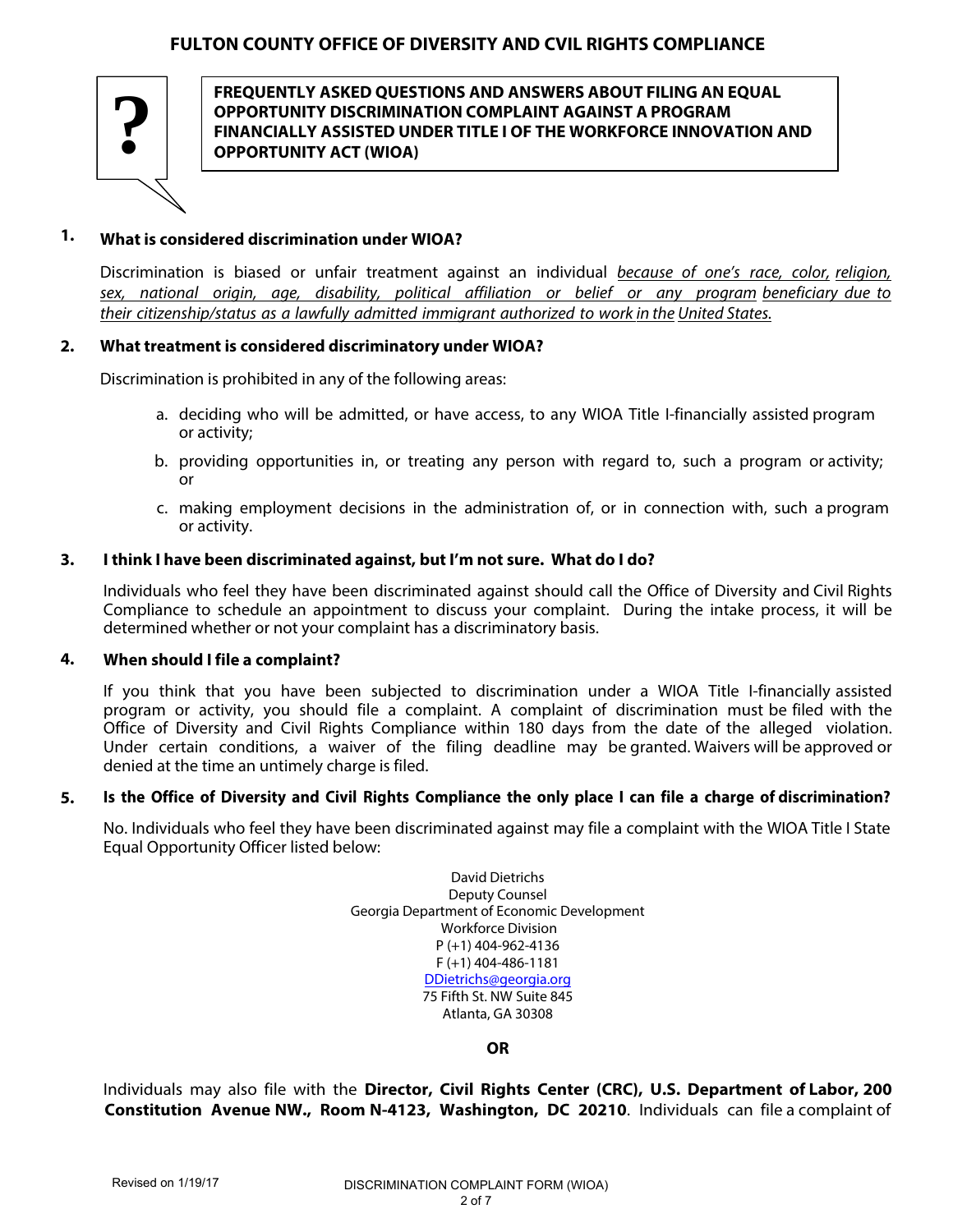discrimination with either the Office of Diversity and Civil Rights Compliance or the Civil Rights Center. However, if you file your complaint with DCRC, you must wait either until a written Notice of Final Action is issued, or until 90 days have passed (whichever is sooner), before filing with the Civil Rights Center.

### **What happens if I do not receive a written Notice of Final Action within 90 days of my filing date? 6.**

If you do not receive a written Notice of Final Action within 90 days of the day on which you filed your complaint, you do not have to wait for the Notice before filing a complaint with the Civil Rights Center (CRC). However, you must file your CRC complaint within 30 days of the 90-day deadline (in other words, within 120 days after the day on which you filed your complaint with the recipient).

## **What happens if I am dissatisfied with the decision or resolution issued by DCRC in the written Notice of Final Action? 7.**

Individuals who are dissatisfied with the decision or resolution issued by DCRC in the written Notice of Final Action may file a complaint with CRC. You must file your CRC complaint within 30 days of the date on which you received the Notice of Final Action.

### **What happens if the unfair treatment I allege is not discrimination? 8.**

If it is determined after an intake interview that your complaint is not based on discrimination, you will be referred to the appropriate resource for the resolution of your complaint. The Fulton County Office of Workforce Development and the Grievance Process are resources for individuals to resolve complaints that do not have a discriminatory basis.

# **Equal Opportunity Is the Law!**

29CFR §38.30

It is against the law for this recipient of Federal financial assistance to discriminate on the following bases:

against any individual in the United States, on the basis of race, color, religion, sex, national origin, age, disability, political affiliation or belief; and

against any beneficiary of programs financially assisted under Title I of the Workforce Innovation and Opportunity Act (WIOA), on the basis of the beneficiary's citizenship/status as a lawfully admitted immigrant authorized to work in the United States, or his or her participation in any WIOA Title I-financially assisted program or activity.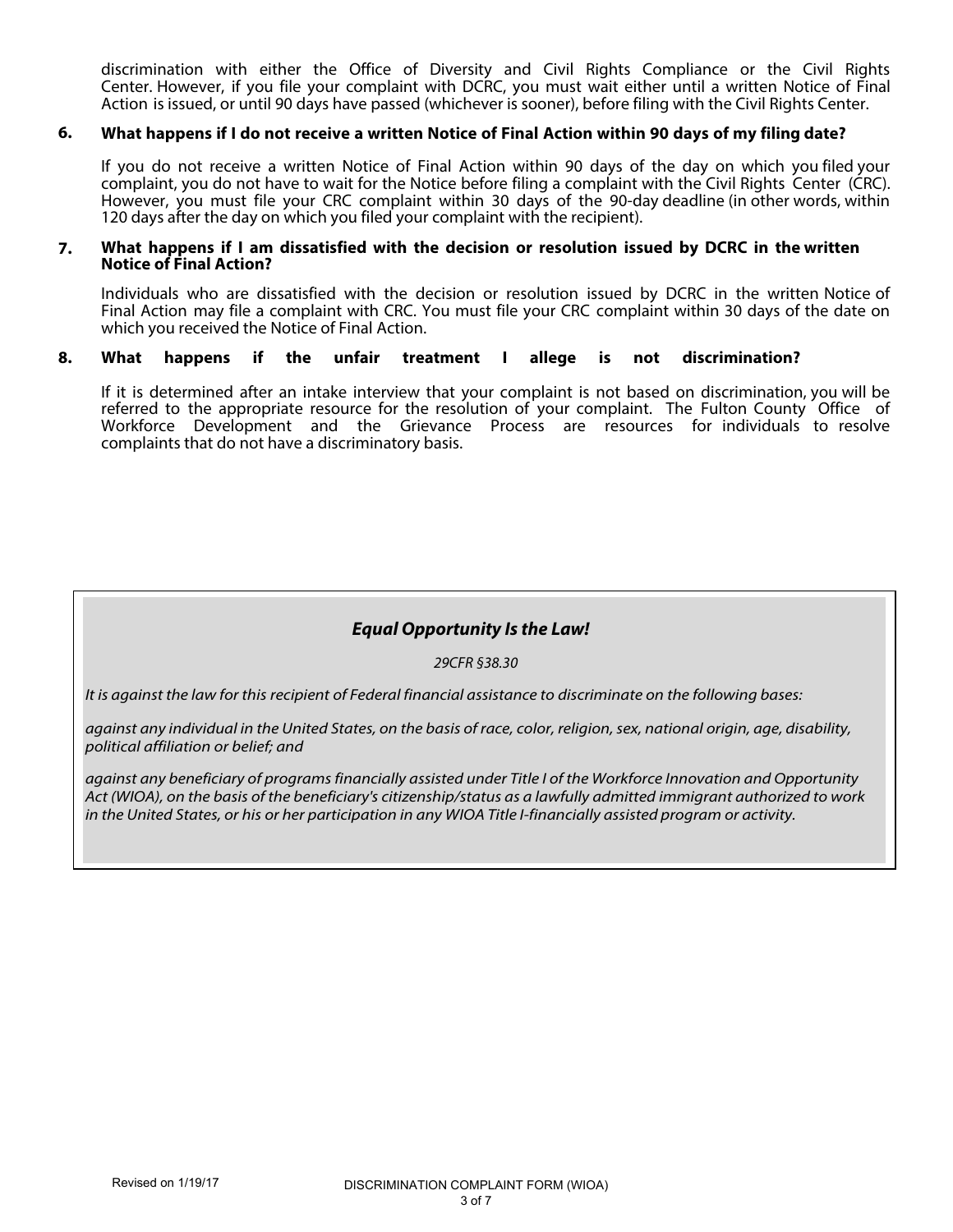# **FULTON COUNTY OFFICE OF DIVERSITY AND CIVIL RIGHTS COMPLIANCE DISCRIMINATION COMPLAINT FORM**

| 1. NAME (Last, First, Middle) $\Box$ Mr. $\Box$ Ms. $\Box$ Mrs.                                  |                                                    |                      |                          |                                                   | 2. LAST FOUR DIGITS OF SOCIAL SECURITY NUMBER     |
|--------------------------------------------------------------------------------------------------|----------------------------------------------------|----------------------|--------------------------|---------------------------------------------------|---------------------------------------------------|
| 3. HOME ADDRESS (No. and Street) Apt #                                                           |                                                    |                      | <b>4. CITY AND STATE</b> |                                                   | <b>ZIP CODE</b>                                   |
| 5. HOME PHONE + AREA CODE                                                                        |                                                    | <b>6. WORK PHONE</b> |                          |                                                   | 7. PAGER/CELL                                     |
| <b>8. E-MAIL ADDRESS</b>                                                                         | <b>9. RACE</b>                                     |                      | 10. GENDER               |                                                   | <b>11. DATE OF HIRE (IF APPLICABLE)</b>           |
| <b>12. DEPARTMENT CODE</b><br>(IF APPLICABLE)                                                    | <b>13. IMMEDIATE SUPERVISOR</b><br>(IF APPLICABLE) |                      |                          | <b>14. SUPERVISOR PHONE</b><br>(IF APPLICABLE)    |                                                   |
| <b>15. YOUR WORK LOCATION</b><br>(IF APPLICABLE)                                                 |                                                    |                      |                          | <b>16. YOUR POSITION/TITLE</b><br>(IF APPLICABLE) |                                                   |
| 17. CURRENT EMPLOYMENT STATUS (Check One):                                                       |                                                    |                      |                          |                                                   |                                                   |
| □ Classified Full Time Employee                                                                  | □ Contract Employee                                |                      |                          | □ Contractor/Sub-Contractor                       |                                                   |
| Grant-Funded Employee                                                                            | □ Part-Time Employee                               |                      | $\Box$ Participant       |                                                   |                                                   |
| □ Probationary Employee                                                                          | □ Temporary Employee                               |                      | $\Box$ Applicant         |                                                   |                                                   |
| $\Box$ Unclassified Full Time Employee $\Box$ Work Test Employee                                 |                                                    |                      |                          | $\Box$ Other (e.g. Citizen, Client, Patron)       |                                                   |
| 18. Are you currently working with an employee organization/union representative or<br>attorney? |                                                    |                      |                          |                                                   |                                                   |
| П<br><b>Yes</b>                                                                                  | No                                                 |                      |                          |                                                   | If yes, please provide the following information: |
| <b>Name of Organization/Union:</b>                                                               |                                                    |                      |                          |                                                   |                                                   |
| <b>Name of Representative:</b>                                                                   |                                                    |                      |                          |                                                   |                                                   |
| Name of Attorney:                                                                                |                                                    |                      |                          |                                                   |                                                   |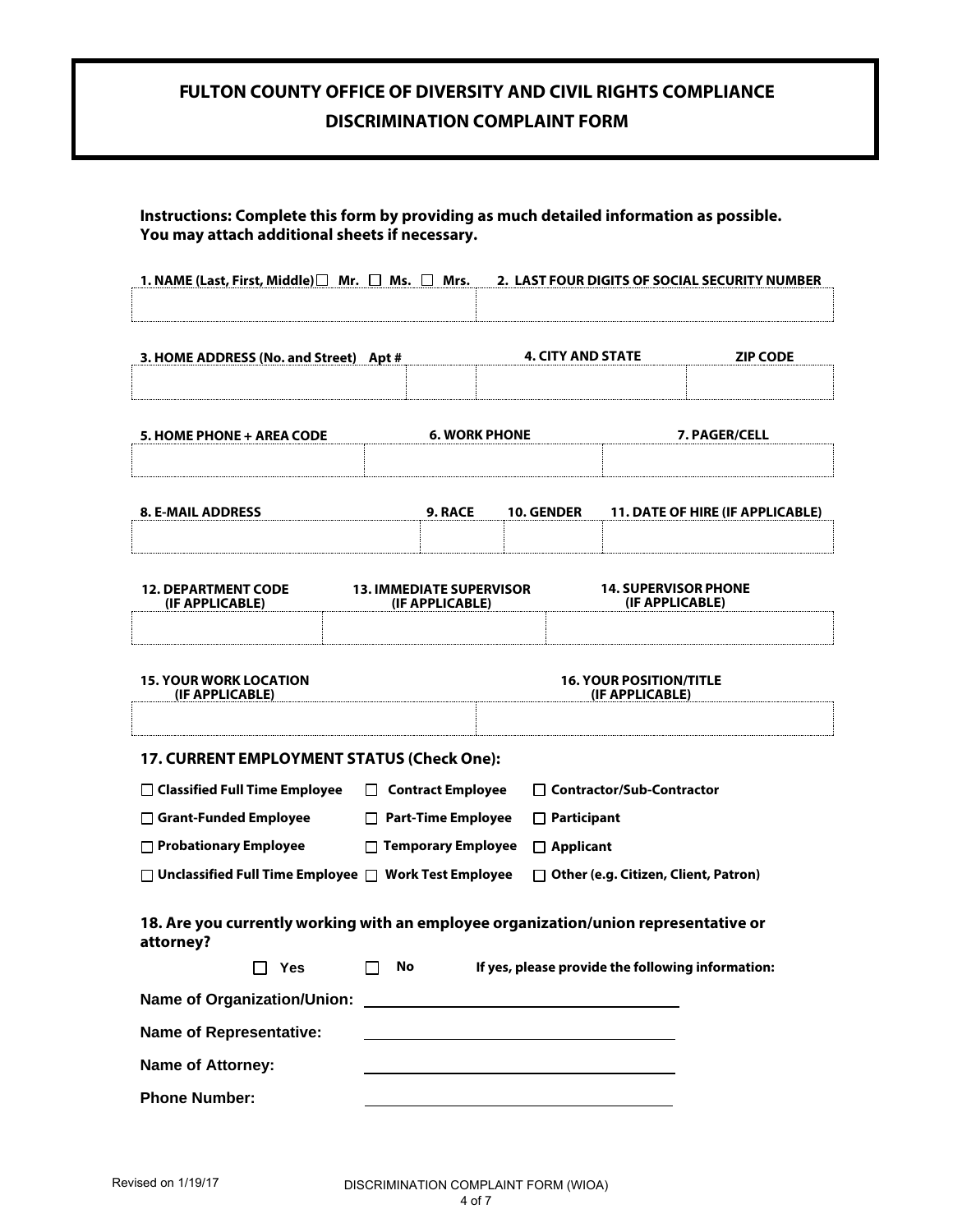**19a. Have you ever filed a charge alleging similar facts with any of the following offices? Check all that apply.** 

| $\Box$ DCRC          | <b>LEEOC</b>        | Grievance   | State Agency  |
|----------------------|---------------------|-------------|---------------|
| <b>I</b> ICRC        | $\Box$ Local Agency | State Court | Federal Court |
| Other Federal Agency |                     |             |               |

**19b. Provide a brief summary of the allegations of the previously filed charge/complaint:** 



**20a. INDICATE THE BASIS FOR THE ALLEGED DISCRIMINATION. Check all boxes that apply:** 

# **DISCRIMINATION**

| AGE (40 AND OVER)                  | <b>COLOR</b>           | <b>DISABILITY - EMPLOYMENT</b> |
|------------------------------------|------------------------|--------------------------------|
| <b>GENECTIC INFO</b>               | <b>GENDER</b>          | <b>NATIONAL ORIGIN</b>         |
| <b>PREGNANCY</b>                   | <b>RACE</b>            | <b>RELIGION</b>                |
| <b>RETALIATION</b>                 | <b>GENDER IDENTITY</b> | <b>SEXUAL HARASSMENT</b>       |
| UNIFORMED SERVICE-MEMBER STATUS    |                        | <b>VETERNS STATUS</b>          |
| <b>DISABILITY - PROGRAM ACCESS</b> |                        | <b>TITLE VI - CRA</b>          |
| OTHER                              |                        |                                |

# **20b. WHO IS BEING NAMED AS THE ALLEGED VIOLATOR(S)?**

| 1.          |                  |                   |              |
|-------------|------------------|-------------------|--------------|
| <b>Name</b> | <b>Job Title</b> | <b>Department</b> | Phone        |
| 2.          |                  |                   |              |
| <b>Name</b> | <b>Job Title</b> | <b>Department</b> | Phone        |
|             |                  |                   |              |
| 3.          |                  |                   |              |
| <b>Name</b> | <b>Job Title</b> | <b>Department</b> | <b>Phone</b> |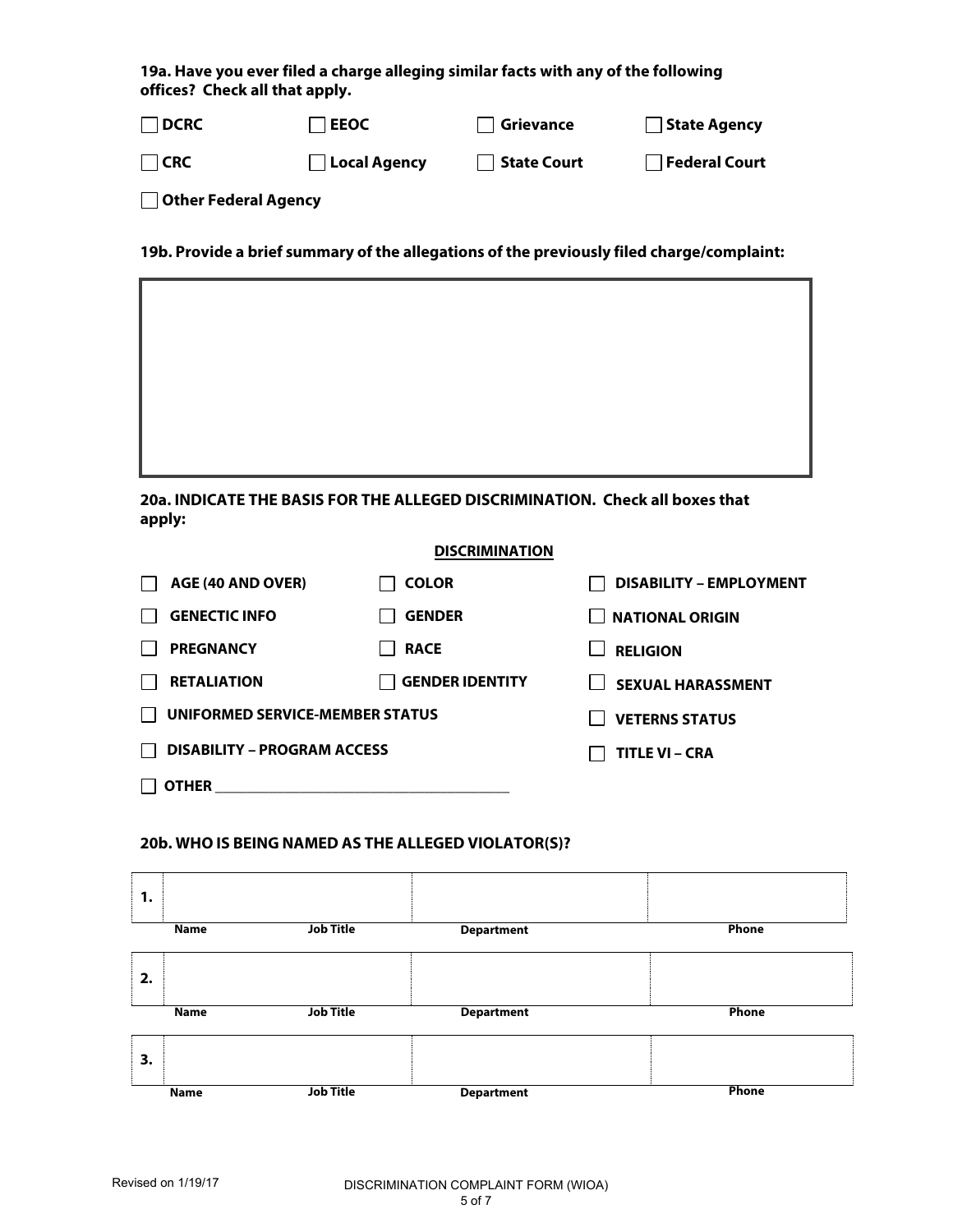**20c. IDENTIFY THE ISSUE(S) FOR THE ALLEGED DISCRIMINATION. Check all boxes that apply and provide the date on the line:** 

|                                                                      | <b>ISSUE(S)</b>                 |
|----------------------------------------------------------------------|---------------------------------|
| DISCHARGE ________________________________                           | DISCIPLINE ___________________  |
| FORCED RESIGNATION <b>FORCED</b>                                     | DEMOTION ______________________ |
| FAILURE TO PROMOTE ________________                                  | FAILURE TO HIRE ______________  |
| <b>DENIED REASONBLE</b>                                              | <b>INVOLUNTARY</b>              |
| <b>HOSTILE WORK</b> __________________________<br><b>ENVIRONMENT</b> |                                 |
|                                                                      |                                 |
|                                                                      |                                 |

**20d. Briefly describe your issue, concern or complaint in detail including dates. Attach any documents or other evidence which you believe will help clarify, support or provide any useful additional information.**